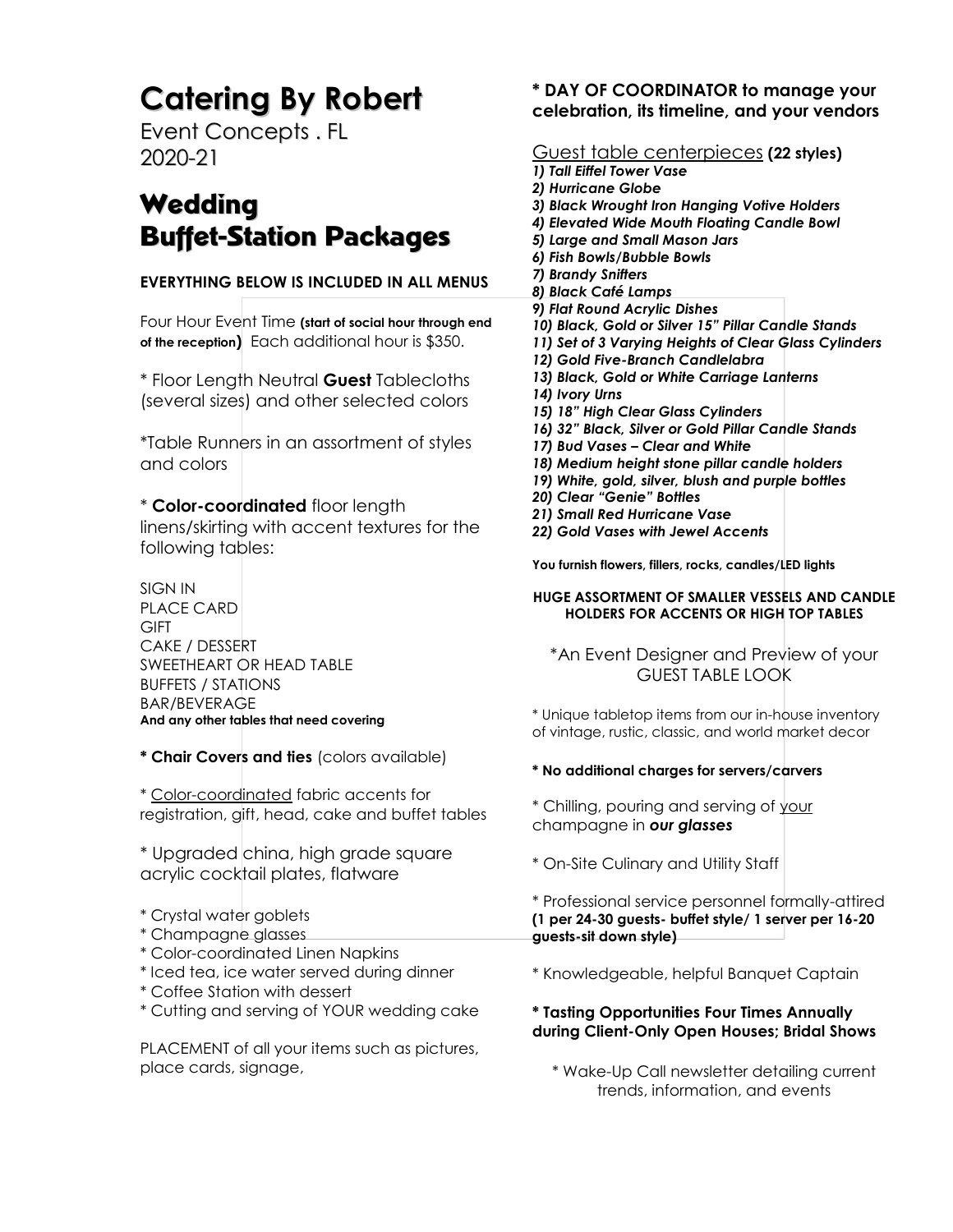### **DOUBLOON** Three Entree Buffet

#### **Displayed Hors d'oeuvres Presentation for Social Hour**

Fruit and Vegetable Presentation with crackers and pretzels: with **Choice of One:** Signature Spread: Smokey Cheddar, Herb Garlic, Tropical Pineapple, Smoked Salmon Pate, Or Hot Beer Cheese **Substitute 5 Basic Hand-Passsed Appetizers 1 for \$2.95++ more per person (100 guest minimum)**

#### Choose One Item From Each Category

#### **Salad**

*Served Individually* to Each Guest: Signature Caesar, Fresh Garden Salad with Viniagrette Dressing, Wild Greens Salad Raspberry Viniagrette or Citrus Orange , Italian Chop Salad, Cubano Styled Salad

#### **Displayed Rolls or Cuban Bread, butter/margerine**

**Choice of a Vegetable**: Honey Glazed Carrots, Green Bean Almandine, Corn with Pimento, Peas and Pearl Onions, Black Beans, Southwest Corn and Black Beans, Country Style Green Beans (w/bacon), Broccoli, Cauliflower, and Carrots Medley, Italian String Beans, Tropical Vegetables with carrots, tri-colored peppers, broccoli

Choice of a Rice: Rice Pilaf, Dirty, Wild, Yellow, Coconut, w/ Black or Red Beans or 2<sup>nd</sup> Vegetable

**Choice of a Potato:** Roasted New, Garlicky Mashed, Whipped, Sweet Smashed, Rosemary Roasted, Italian Scalloped, Parmesean Smashed, Old Bay Seasoned, **or Second Vegetable**

### THREE ENTRÉE SELECTIONS: **Guests can have all three entrees!**

**Choice of a Pasta Entree:** *(gluten free upon request)* Pesto Brushetta Penne, Parma Rosa Pasta, Tangy Southwest Pasta, Carbonnara Penne, Salmon Cream Sauce with Shells, Baked Ziti, Pasta Primavera (can be second vegetable). White Vegetarian Lasgane (\$.75 more pp)

#### **Choice of a Boneless, Skinless Chicken:**

Chicken in a Lemon Tarragon Sauce, Chicken Marsala, Twin Chicken Brochettes with choice of Cajun or Teriyaki style, Citrus Chicken, Parmesean Chicken, Coconut Lime (Gluten Free), Spanish Style, Bourbon Style, Cilantro Lime, Creole Chicken

**Choice of a Carved Item:** Honey Glazed Ham, Mojo Pork, Herb Crusted Pork, juicy Roast Baron of Beef, BBQ Pork Chop Station or Mojo Pork Chop Station skillfully sliced order by one of our chefs) We can also do traditional Pulled Mojo Pork. *No extra carver charge* **or Choice of a Salmon Entrée** with selection of sauces with Lemon, Capers, Maple Glaze (add as 4<sup>th</sup> entrée for \$4.95 more per person.

#### **\$3995 for up to 100 guests / \$39.95 per person thereafter** *Please add 7.5% tax and 22% service fee/gratuity to the above*

#### **OPEN BAR SERVICE**

Our complete bar service package includes bartender(s), mixers, soft drinks, cups, ice, garnishes, and liquor liability insurance for \$395++ up to 100 guests; \$3.95++ thereafter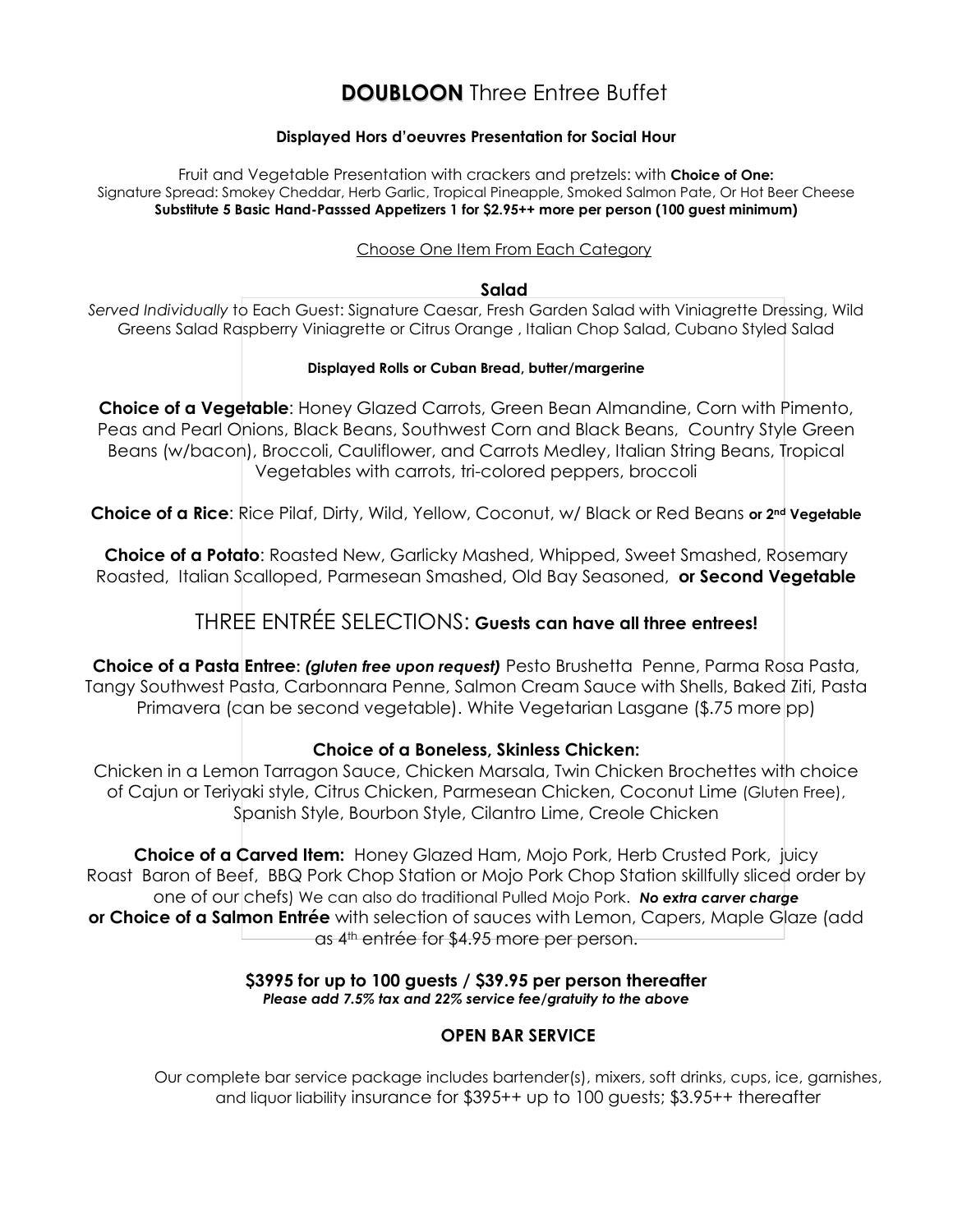# **GOLD MEDALLION**

#### **Appetizers -**

BASIC Hand-Passed Hors d'oeuvres – 5 hot and cold. Selections (see Hors d'oeuvres Menu)

#### **Salad**

*Served Individually* to Each Guest: Signature Caesar, Fresh Garden Salad with Viniagrette Dressing, Wild Greens Salad Raspberry Viniagrette, Italian Chop Salad, Cubano Styled Salad

#### **Displayed Rolls or Cuban Bread, butter/margarine**

**Choice of a Vegetable**: Honey Glazed Carrots, Green Bean Almandine, Corn with Pimento, Peas and Pearl Onions, Black Beans, Southwest Corn and Black Beans, Country Style Green Beans (w/bacon), Broccoli, Cauliflower, and Carrots Medley, Italian String Beans, Tropical Vegetables with carrots, tri-colored peppers, broccoli

**Choice of a Rice**: Rice Pilaf, Dirty, Wild, Yellow, Coconut, w/ Black or Red Beans **or 2nd Vegetable**

**Choice of a Potato**: Roasted New, Garlicky Mashed, Whipped, Sweet Smashed, Rosemary Roasted, Italian Scalloped, Parmesean Smashed, Old Bay Seasoned, **or Second Vegetable**

**Choice of a Pasta Entree:** *(can be vegetarian, gluten free upon request)* Pesto Penne, Parma Rosa Pasta, Tangy Southwest Pasta, Carbonnara Penne, Salmon Cream Sauce with Shells, Baked Ziti, Pasta Primavera (can be second vegetable). White Vegetarian Lasgane (\$.75 more pp)

#### **Choice of a Boneless, Skinless Chicken:**

Chicken in a Lemon Tarragon Sauce, Chicken Marsala, Twin Chicken Brochettes with choice of Cajun or Teriyaki style, Citrus Chicken, Parmesean Chicken, Coconut Lime (Gluten Free) Spanish Style, Bourbon Style, Cilantro Lime, Creole Chicken

**Choice of a Carved Item:** Honey Glazed Ham, Mojo Pork, Herb Crusted Pork, juicy Roast Baron of Beef, BBQ Pork Chop Station or Mojo Pork Chop Station skillfully sliced order by one of our chefs) We can also do traditional Pulled Mojo Pork. *No extra carver charge*

#### **Choice of ONE Action Station:**

1. Saute Action Station!  **(Choose One From the five options below)**

**Tequilla-Flamed** Southwest Chicken and Pasta **Eliminates pasta entrée**

**Pasta Station:** Fettucine Alfredo and Cheese Stuffed Tortellini with Marinara with toppings Eliminates pasta entrée

#### **Saki Flamed Vegetable Stir Fry**

 Served with rice or noodles Eliminates vegetable selection, rice or pasta

**Key West Newberg** Seafood Flamed in Captain Morgan's Rum with finishing sauce

**Chicken Frangelica Flambe** with toasted hazelnuts; Eliminates chicken entree.



#### **Paella, Shrimp Creole or Jambalaya**

Our most popular stations feature a huge paella pan bursting with lightly spiced rice, fresh vegetables, seafood/and chicken, tomato base, and Latin or Cajun seasonings. The dish is started one hour prior to serving. **Eliminates rice**

### 3. Flat Top Action Station

**Sizzling Fajita Station** With chicken or beef freshly prepared with crunchy green and red peppers, onion and embellished with your favorite toppings. A Taco Station can be included here. **Eliminates chicken entrée**

#### **\$4595 for up to 100 guests; Each additional guest is \$45.95**

*Please add 7.5% tax and 22% service fee/gratuity to the above*

#### **OPTIONAL OPEN BAR SERVICE**

Our complete bar service package includes bartender(s), mixers, soft drinks, cups, ice, garnishes, and liquor liability insurance for \$395++ up to 100 guests; \$3.95++ thereafter